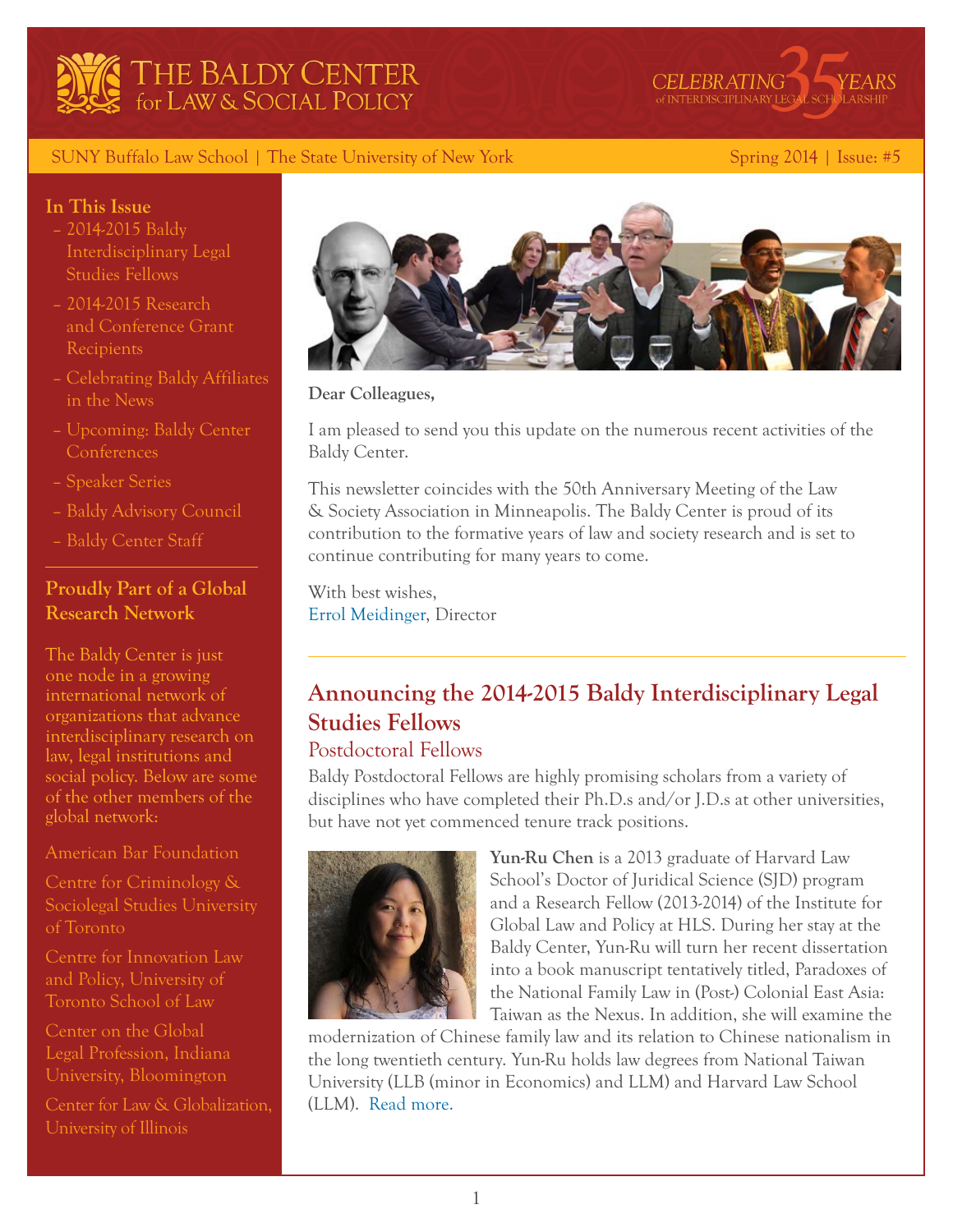[Center for Law, Society, and](http://law.indiana.edu/centers/lawsociety/about.shtml)  [Culture, Indiana University,](http://law.indiana.edu/centers/lawsociety/about.shtml)  [Bloomington](http://law.indiana.edu/centers/lawsociety/about.shtml)

[Center for Law & Society,](http://www.cls.ed.ac.uk/)  [University of Edinburgh](http://www.cls.ed.ac.uk/)

[Center in Law, Society,](http://clsc.soceco.uci.edu/)  [and Culture, University of](http://clsc.soceco.uci.edu/)  [California Irvine](http://clsc.soceco.uci.edu/)

[Centre for Socio-Legal](http://www.csls.ox.ac.uk/home.php)  [Studies, Oxford University](http://www.csls.ox.ac.uk/home.php)

[Center for the Study of Law](http://www.law.berkeley.edu/csls.htm)  [& Society, University of](http://www.law.berkeley.edu/csls.htm)  [California at Berkeley](http://www.law.berkeley.edu/csls.htm)

[Collaborative Research](http://www.sfb597.uni-bremen.de/)  [Center 597 "Transformations](http://www.sfb597.uni-bremen.de/)  [of the State," Bremen](http://www.sfb597.uni-bremen.de/)

[Critical Research Laboratory](http://www.criticalresearchlab.org/crl/home)  [in Law & Society, University](http://www.criticalresearchlab.org/crl/home)  [of Toronto](http://www.criticalresearchlab.org/crl/home)

[Global Legal Studies Center,](http://www.law.wisc.edu/gls/)  [University of Wisconsin Law](http://www.law.wisc.edu/gls/)  [School](http://www.law.wisc.edu/gls/)

Institute for Law & Society, New York University School of Law

[Institute for Legal Studies,](http://law.wisc.edu/ils/)  [University of Wisconsin Law](http://law.wisc.edu/ils/)  [School](http://law.wisc.edu/ils/)

[Institute on Law and](http://www.law.berkeley.edu/ewi.htm)  [Social Policy, University of](http://www.law.berkeley.edu/ewi.htm)  [California Berkeley](http://www.law.berkeley.edu/ewi.htm)

[Law Societies & Justice,](http://depts.washington.edu/lsjweb/)  [University of Washington](http://depts.washington.edu/lsjweb/)

[The Law and Society](http://www.lawandsociety.org/)  [Association](http://www.lawandsociety.org/)

[Leuven Centre for Global](http://ghum.kuleuven.be/ggs)  [Governance Studies](http://ghum.kuleuven.be/ggs)

[Onati International Institute](http://www.iisj.net/english.asp)  [for the Sociology of Law](http://www.iisj.net/english.asp)

[National Science Foundation](http://www.nsf.gov/funding/pgm_summ.jsp?pims_id=504727)

[Program in Law and Public](http://lapa.princeton.edu/)  [Affairs, Princeton University](http://lapa.princeton.edu/)

[Regulatory Institutions](http://regnet.anu.edu.au/)  [Network \(RegNet\), Australian](http://regnet.anu.edu.au/)  [National University](http://regnet.anu.edu.au/)



**Laura R. Ford** recently completed a PhD in Sociology at Cornell University (2014), having previously earned an LLM in Intellectual Property Law and Policy from University of Washington Law School (2006), and a JD from Tulane Law School (2000). As a Baldy Fellow, Laura will build on her dissertation and prior research to produce a book manuscript tracing the emergence and expansion of intellectual property, a socio-legal development that reveals

the continuing relevance of Max Weber's sociology of modernity. [Read more.](http://baldycenter.info/cgi-bin//navigation.cgi?page_id=92&parent_id=26)



**Jesse J. Norris** earned his PhD in sociology and his JD at the University of Wisconsin Madison. Jesse's research at the Baldy Center investigates alleged entrapment in domestic terrorism prosecutions. This research aims to document and explain the apparent prevalence of entrapment in terrorism investigations since  $9/11$ , including the recent spread of entrapment allegations to cases of environmental or left-wing terrorism. It will also

clarify the normative and social-scientific bases for critiquing current informant practices, and evaluate the potential of specific doctrinal and administrative reforms to prevent entrapment abuses. [Read more](http://baldycenter.info/cgi-bin//navigation.cgi?page_id=92&parent_id=26).



**Natasha Tusikov** did her PhD in sociology within the Regulatory Institutions Network at the Australian National University. Her dissertation is a socio-legal analysis of the transnational private regulation of intellectual property on the Internet that is based on fieldwork undertaken in the United States, United Kingdom, Canada and Australia. Her research examines the power of corporate actors to shape norms toward and the use of particular technologies,

and control over essential Internet services, such as search engines and payment providers. While at the Baldy Center, she will examine how technology firms, such as Google, Microsoft and Facebook, are shaping global standards relating to mass Internet surveillance and digital privacy. [Read more.](http://baldycenter.info/cgi-bin//navigation.cgi?page_id=92&parent_id=26)

# Baldy Senior Fellow

Baldy Senior Fellows are accomplished academics and professionals, usually faculty members at other universities, who pursue intensive scholarly projects closely related to the research mission of the Baldy Center.



**Prof. Margaret A. Shannon** is a widely published and highly regarded scholar of forest and natural resources governance, law, and policy. She recently completed five years as the Director of the European Forest Institute's "Forest Policy, Economics, and Governance Education and Research Program" (FOPER) in the Western Balkans. She currently serves as Professor in Honor in the Faculty of Environment and Natural Resources at

the University of Freiburg, Germany. Her current research topics include participation and adaptation in environmental governance; place-making and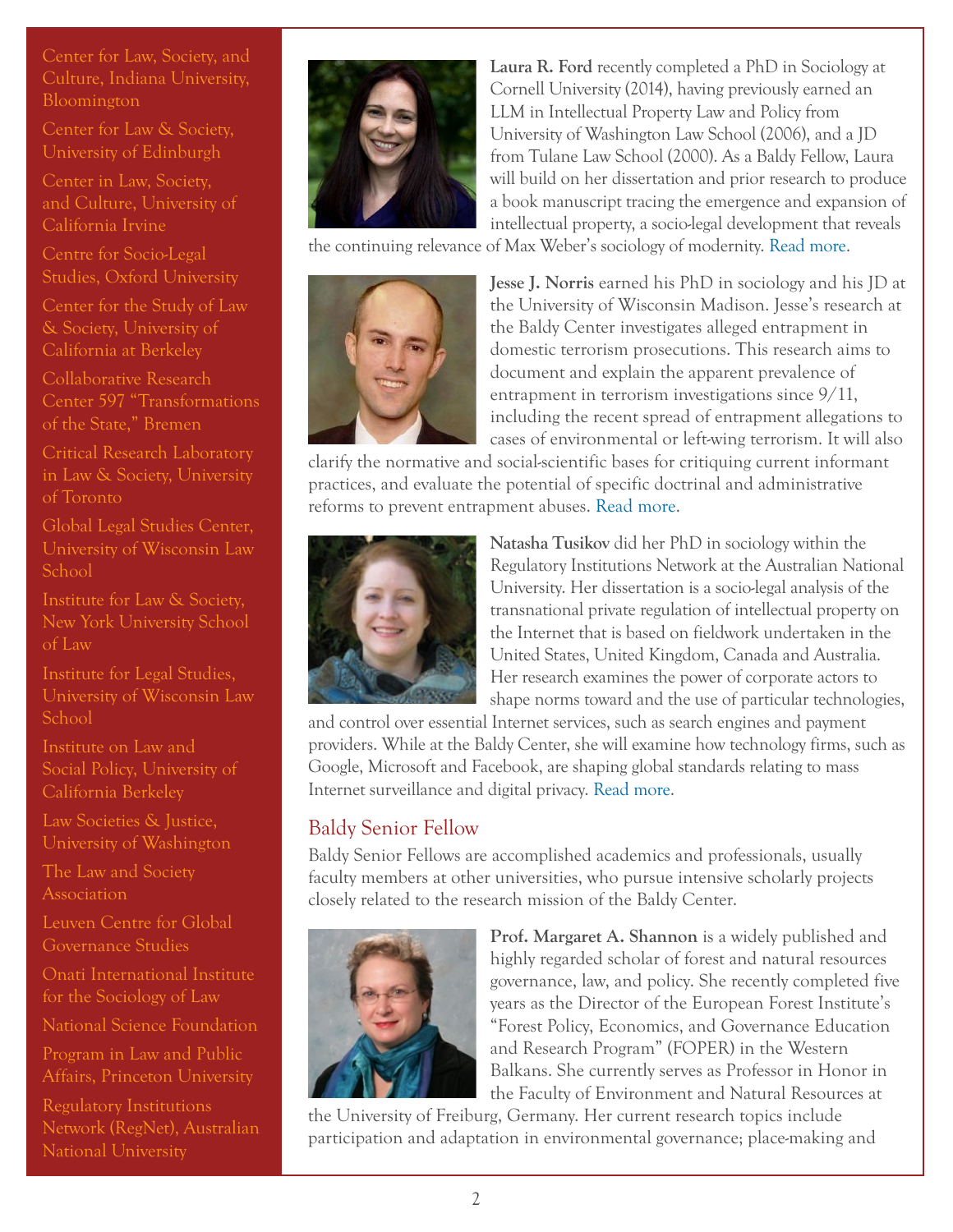[Society for Empirical Legal](http://www.lawschool.cornell.edu/sels/)  [Studies, Cornell University](http://www.lawschool.cornell.edu/sels/)

[Sociolegal Studies](http://www.slsa.ac.uk/)  **[Association](http://www.slsa.ac.uk/)** 

[Socio-Legal Research Centre,](http://www.griffith.edu.au/criminology-law/socio-legal-research-centre)  [Griffith University](http://www.griffith.edu.au/criminology-law/socio-legal-research-centre)

[USC Center for Law, History](http://lawweb.usc.edu/centers/clhc/home.htm)  [and Culture](http://lawweb.usc.edu/centers/clhc/home.htm)

[World Consortium of Law](http://lawandsocietyworld.org/)  [and Society](http://lawandsocietyworld.org/)

[York Centre for Public Policy](http://ycppl.info.yorku.ca/)  [and Law](http://ycppl.info.yorku.ca/)

# **Baldy Affiliates News**

[Nancy Denton's Talk](http://www.buffalo.edu/ubreporter/campus/campus-host-page.host.html/content/shared/university/news/ub-reporter-articles/stories/2013/denton_segregation.detail.html)  [Covered in UB Reporter](http://www.buffalo.edu/ubreporter/campus/campus-host-page.host.html/content/shared/university/news/ub-reporter-articles/stories/2013/denton_segregation.detail.html)

[UB Announces Global](http://www.buffalo.edu/ubreporter/campus/campus-host-page.host.html/content/shared/university/news/ub-reporter-articles/stories/2013/global_transcript_notation.detail.html)  [Transcript Notation](http://www.buffalo.edu/ubreporter/campus/campus-host-page.host.html/content/shared/university/news/ub-reporter-articles/stories/2013/global_transcript_notation.detail.html)

social conflict; and the changing nature of sustainable forestry. Her work at Baldy Center focuses on changing roles and interaction patterns in transnational environmental governance. [Read more.](http://baldycenter.info/cgi-bin//navigation.cgi?page_id=106&parent_id=26)

# UB Law Fellow

UB Law Fellows are alumni or friends of the University who are conducting research on law, legal institutions, and social policy.



**Prof. Tricia Semmelhack** received her JD (SUNY Buffalo '74) and entered private practice with a focus on intellectual property, computer law and licensing. Her earlier education at Brown University (AB'60) and the Fletcher School of Law and Diplomacy (MA'61) focused on international relations. During her career, she co-founded and chaired the Intellectual Property Law Section of the NYS Bar Association, and presented numerous papers in

the US and Canada on IP and computer issues. Having retired from her partnership at Hodgson Russ LLP, she has renewed her interest in international law with a close study of Hugo Grotius's famous work; *The Law of War and Peace*. [Read more](http://baldycenter.info/cgi-bin//navigation.cgi?page_id=106&parent_id=26).

# Visiting Scholar

Visiting Scholars are guests from other universities, often from other countries, who are conducting research at SUNY Buffalo Law School. Visiting Scholar applications are reviewed by a committee consisting of the Vice Dean for Research, the Direct for Global Strategic Initiatives, and the Director of the Baldy Center.



**Kennedy Gastorn** teaches law in the Department of Public Law at the University of Dar es Salaam School of Law, Tanzania. He is a co-founder and Coordinator of the Tanzanian-German Centre for Eastern African Legal Studies at the University of Dar es Salaam. He is also a Member of the National Environment Advisory Council (2012 – 2015) in the Vice President's Office, United Republic of Tanzania, and an Advocate of the High

Court of Tanzania, Notary Public and Commissioner for Oaths with a right of audience at the East Africa Court of Justice. [Read more](http://baldycenter.info/cgi-bin//navigation.cgi?page_id=107&parent_id=26).

# 2013-2014 Postdoctoral Fellows



[Or Bassok](http://baldycenter.info/cgi-bin//navigation.cgi?page_id=105&parent_id=26) (JSD Yale 2013) will be a Max Weber Fellow at the European Univeristy Institute in Florence in 2014-15. [Read more](http://baldycenter.info/cgi-bin//navigation.cgi?page_id=105&parent_id=26).



[Anna Su](http://baldycenter.info/cgi-bin//navigation.cgi?page_id=105&parent_id=26) (SJD Harvard 2013) will begin a tenure track position at the University of Toronto Law Faculty in 2014. [Read more.](http://baldycenter.info/cgi-bin//navigation.cgi?page_id=105&parent_id=26)



[Kaja Tretjak](http://baldycenter.info/cgi-bin//navigation.cgi?page_id=105&parent_id=26) (Ph.D. CUNY 2014, JD Berekely) will begin an assistant professor position in the department of anthropology at Johnson State College. [Read more.](http://baldycenter.info/cgi-bin//navigation.cgi?page_id=105&parent_id=26)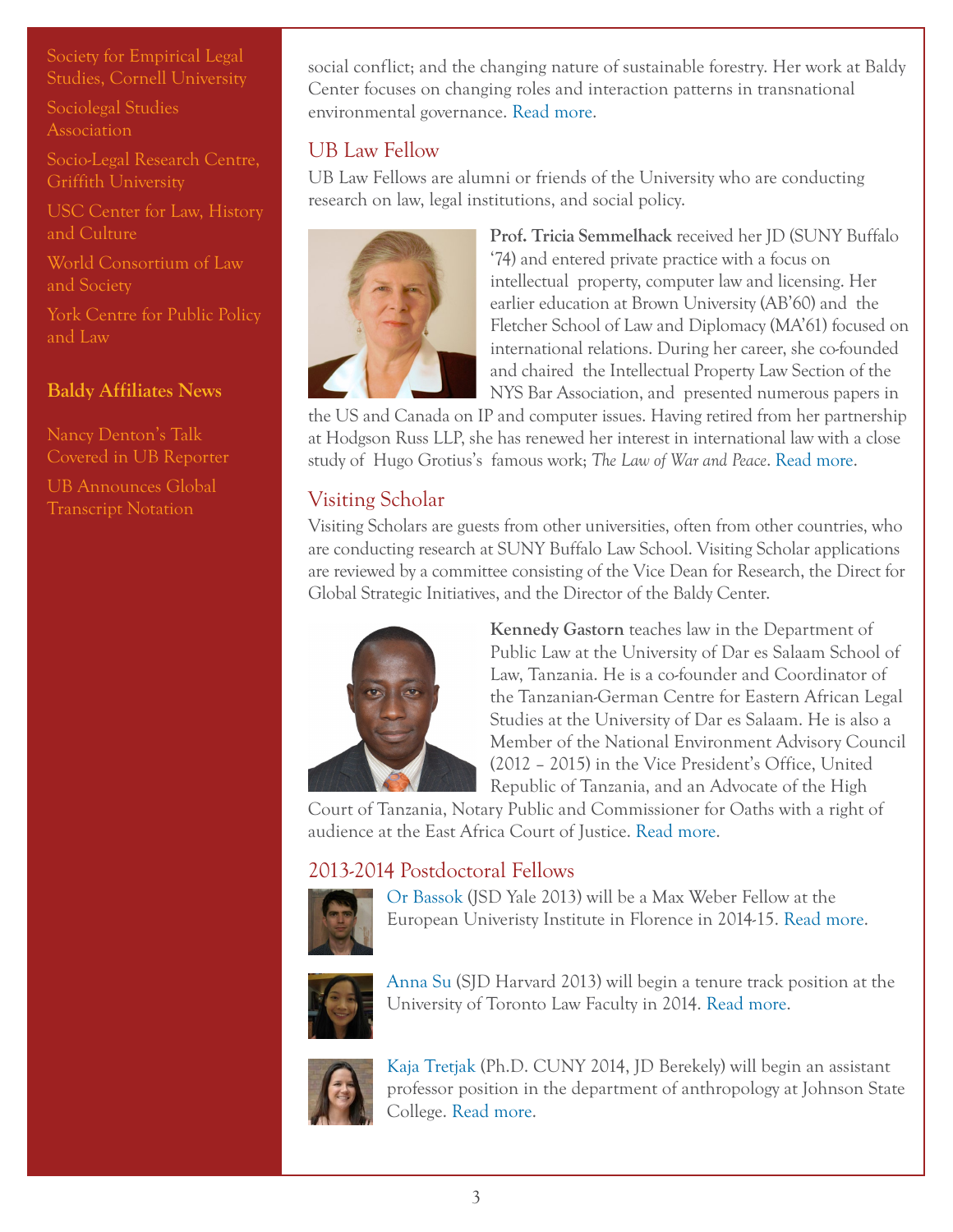# <span id="page-3-0"></span>**Baldy Center Research Support** Research Grants

The Center supports research in the broad, interdisciplinary arena of law, legal institutions, and social policy. The Center welcomes both stand-alone and collaborative proposals, as well as proposals aimed at producing baseline research to help garner external funding. Grants for next year include:

[Sharmistha Bagchi-Sen](http://www.acsu.buffalo.edu/~geosbs/), Geography, "University-Industry-Government Interaction in Bioenergy Translation Research"

[Anya Bernstein](http://www.law.buffalo.edu/faculty/facultyDirectory/bernsteinAnya.html), Law, "Agency Statutory Interpretation: Preliminary Research"

[Michael Boucai](http://www.law.buffalo.edu/faculty/facultyDirectory/BoucaiMichael.html), Law, "Glorious Precedents: When Gay Marriage Was Radical"

[Irus Braverman,](http://www.law.buffalo.edu/faculty/facultyDirectory/BravermanIrus.html) Law, "Corals and Bombs: Military-to-Wildlife in Vieques, Puerto Rico"

[Matthew Dimick,](http://www.law.buffalo.edu/faculty/facultyDirectory/DimickMatthew.html) Law, "Law, Labor, and the Politics of Inequality"

[Sarah M. Elder,](http://mediastudy.buffalo.edu/people/sarah-elder/) Media Studies, Anthropology, Transnational Studies, "Surviving Arctic Climate Change" Film Editing Phase to Secure External Funding

[Jaume Franquesa](http://anthropology.buffalo.edu/people/faculty/franquesa/), Anthropology, "Energy policy, sustainability and austerity: Renewable energy and energy transition in Spain"

[James A. Gardner](http://www.law.buffalo.edu/faculty/facultyDirectory/GardnerJames.html), Law, "Intergovernmental Contestation in Federal Systems"

[Christopher Mele](http://sociology.buffalo.edu/faculty_staff/faculty/mele/), Sociology, "Implications of Neoliberal Urban Policy to Environmental Justice"

[Kelly Patterson,](http://www.socialwork.buffalo.edu/facstaff/scripts/faculty_page.asp) School of Social Work, [Robert Silverman](http://ap.buffalo.edu/People/faculty/department-of-urban-and-regional-planning-faculty.host.html/content/shared/ap/students-faculty-alumni/faculty/Silverman.detail.html), Department of Urban and Regional Planning, and [Li Yin,](http://ap.buffalo.edu/People/faculty/department-of-urban-and-regional-planning-faculty.host.html/content/shared/ap/students-faculty-alumni/faculty/Yin.detail.html) Department of Urban and Regional Planning, "Anchor Institutions and Neighborhood Revitalization Policy: The Use of Linked Development Agreements (DAs) and Community Benefit Agreements (CBAs) in Shrinking Cities"

[Deborah Waldrop](http://www.socialwork.buffalo.edu/facstaff/scripts/faculty_page.asp), School of Social Work, "Policy Practice at Life's End: Exploring the Outcomes of Advance Care Planning"

### Conference Grants

Each year, the Baldy Center sponsors several conferences and workshops on topics related to law, legal institutions, and social policy. Grants for next year include:

#### **June 13-14, 2014**

*["Vulnerability, Resilience, and Public Responsibility for Social and Economic Justice"](http://classcrits.wordpress.com/2014/01/29/call-for-papers-vulnerability-resilience-and-public-responsibility-for-social-and-economic-justice/)* This workshop seeks to use the vulnerability lens to explore insights and create opportunities that might develop the concepts and vocabulary to allow us to confront foundational neoliberal assumptions and move to a paradigm that emphasizes the universality, constancy, and inevitability of human dependency so that everyone can gain the resilience necessary to manage life's crises and take advantage of opportunities as they present themselves over the life course.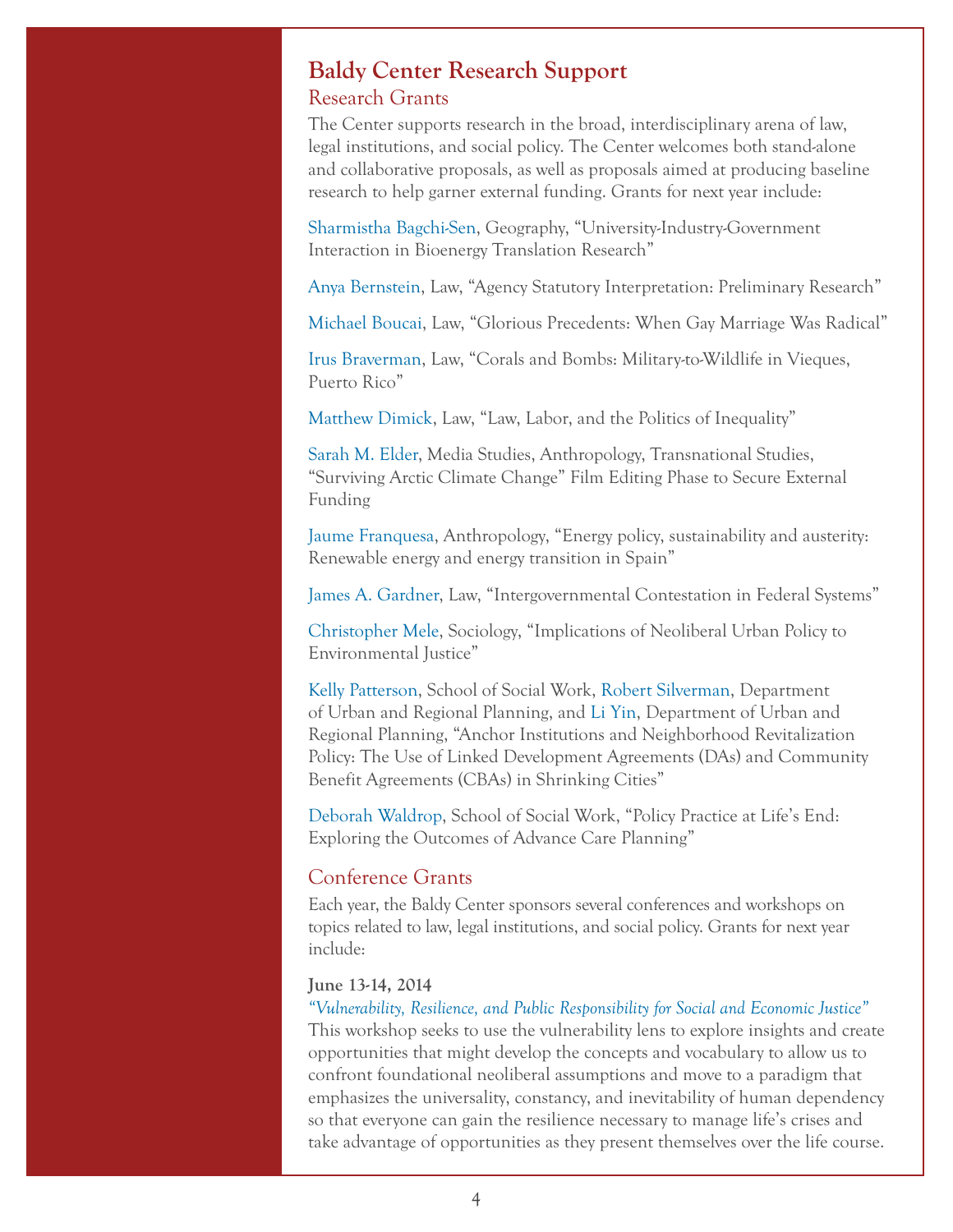#### **September 11-12, 2014**

"More-than-Human-Legalities: Advocating an Animal Turn in Law" This cutting edge conference will attempt to chart a path for thinking about law and animality that eschews the animal rights and welfare discourses that have monopolized the scholarship on animals and law up to this point. It will bring together a diverse set of scholars to consider myriad paths to more-than-human legalities.

#### **October 10-11, 2014**

#### ["Opportunities for Law's Intellectual History"](http://legalhistoryblog.blogspot.com/2014/02/opportunities-for-laws-intellectual.html?utm_source=twitterfeed&utm_medium=twitter)

Law thinks, its practitioners believe, and it thinks about its thinking. But only occasionally does law think historically about its thinking. Legal intellectual history of course had a precursor in the discipline of history. Contextual historical work on intellectual history has receded from its former place in the serious journals and conferences that feature legal history. Or has it? We wish to explore a different possibility, the possibility that while no one is paying attention, legal intellectual history is being reinvigorated by scholars drawing from its past incarnations, as well as from the techniques of the social history that supposedly replaced it and of the cultural history that in turn seems to be replacing social history.

### External Grant Information

The Baldy Center maintains an up-to-date list of funding opportunities for interdisciplinary legal research. [Further information.](http://baldycenter.info/cgi-bin//navigation.cgi?page_id=99&parent_id=18)

### Grant Proposal Assistance

The Baldy Center is pleased to provide proposal development support for law and policy related research funding. Non-adjunct UB faculty members are eligible to apply. [Further information](http://baldycenter.info/cgi-bin/navigation.cgi?page_id=78&parent_id=18).

### <span id="page-4-0"></span>**Ongoing Speaker Series**

**Check the [Baldy Center events page](http://baldycenter.info/cgi-bin/events/display_speakers.cgi?page_id=85&parent_id=3) for up-to-date Speaker Series information.**

#### Spring 2014

**Friday, February 7, 2014** [Serena Mayeri,](https://www.law.upenn.edu/cf/faculty/smayeri/) Professor of Law and History, University of Pennsylvania *"Stuck with the Result": Feminist Challenges to Illegitimacy Penalties, 1972-1979"*

#### **Wednesday, February 19, 2014**

[Ann Morning](http://sociology.as.nyu.edu/object/annmorning.html), Associate Professor of Law and History, New York University *"The Nature of Race: Investigating Concepts of Human Difference"*

#### **Friday, February 28, 2014**

[Kim Connolly](http://www.law.buffalo.edu/faculty/facultyDirectory/ConnollyKimDiana.html) and [Nils Olsen](http://www.law.buffalo.edu/faculty/facultyDirectory/OlsenNils.html), Professors, SUNY Buffalo Law School *"Consciously Complex: A Contextual History of the Clinical Legal Education Program at SUNY Buffalo Law School"*

### **Friday, March 7, 2014**

[Amy Kapczynski](http://www.law.yale.edu/faculty/AKapczynski.htm), Associate Professor, and Director of the Global Health Justice Partnership, Yale Law School *"Order Without Intellectual Property Law? A Case Study in Influenza"*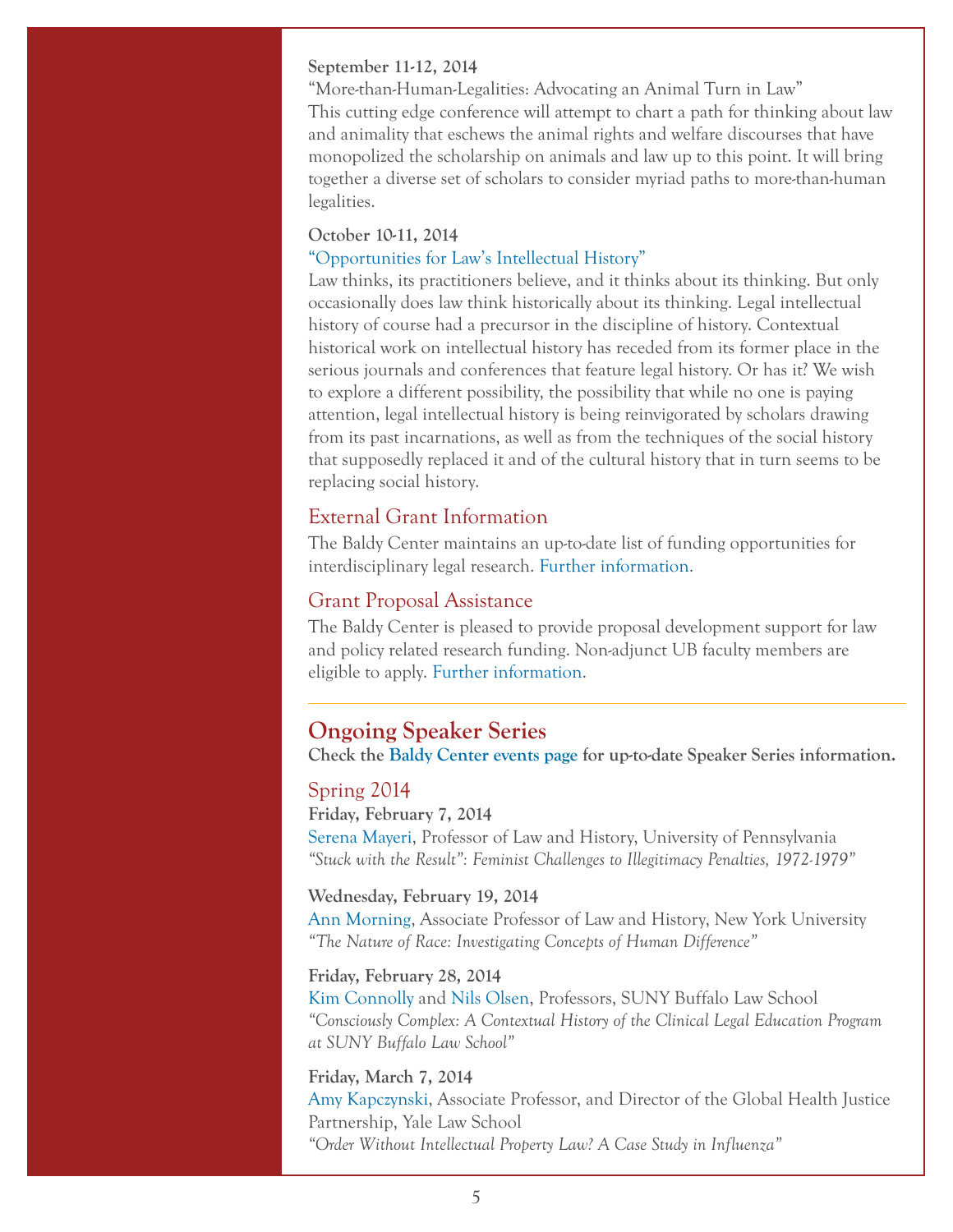**Friday, March 14, 2014** [Eduardo Penalver](http://www.lawschool.cornell.edu/faculty/bio.cfm?id=155), Professor of Law, University of Chicago *"Exactions Creep"*

**Friday, March 28, 2014** [David Kennedy,](http://www.law.harvard.edu/faculty/dkennedy/) Professor, Harvard Law School *"Law and Global Political Economy"*

#### **Monday, March 31, 2014**

[Kidada Williams](http://clasweb.clas.wayne.edu/kidada-williams), Professor, Department of History, Wayne State University *"'If You can, the Colored People Need Help': African Americans and the Vernacular History of Racial Violence"*

#### **Wednesday, April 2, 2014**

[Annelise Riles,](http://www.lawschool.cornell.edu/faculty/bio.cfm?id=62) Jack G. Clarke Professor of Far East Legal Studies and Professor of Anthropology, Cornell University *"From Comparison to Collaboration: A New Paradigm for Comparative Law and the Anthropology of Law"*

# **Thursday, April 3, 2014**

[Lauren Benton,](http://history.as.nyu.edu/object/laurenbenton.html) Professor of History, New York University *"The Promise of Protection: The Imperial Origins of an International Law Doctrine"*

#### **Friday, April 4, 2014**

[Lauren Benton,](http://history.as.nyu.edu/object/laurenbenton.html) Professor of History, New York University Works in Progress Session, *"Empire without the Flag: Regional Legal Regimes in the British Global Order"*

#### **Friday, April 4, 2014**

[Kaja Tretjak](http://baldycenter.info/cgi-bin//navigation.cgi?page_id=105&parent_id=26), Postdoctoral Fellow, Baldy Center for Law & Social Policy *"Mobilization Beyond the State: Bitcoin, the P2P Revolution, and the Anti-politics of Intellectual Property"*

#### **Friday, April 11, 2014**

[Aziz Rana,](http://www.lawschool.cornell.edu/faculty/bio.cfm?id=389) Associate Professor, Cornell University *"Constitutionalism and the Foundations of the Security State"*

**Wednesday, April 16, 2014** [Guy-Uriel Charles](http://law.duke.edu/fac/charles/), Associate Professor, Cornell University *"State's Rights, Last Rights, and Voting Rights"*

### **Monday, April 21, 2014**

[Helga Leitner](http://www.geog.ucla.edu/people/helga-leitner) and [Eric Sheppard,](http://www.geog.ucla.edu/people/eric-sheppard) Professors, Geography Department, UCLA Workshop based on *"Provincializing Global Urbanism: A Manifesto"*

#### **Tuesday, April 22, 2014**

[Helga Leitner](http://www.geog.ucla.edu/people/helga-leitner) and [Eric Sheppard,](http://www.geog.ucla.edu/people/eric-sheppard) Professors, Geography Department, UCLA *"The Great Transformation: Neoliberalization, the urban commons and socio-spatial justice in Jakarta, Indonesia"*

**Friday, April 25, 2014** [Anthony O'Rouke,](http://www.law.buffalo.edu/faculty/facultyDirectory/ORourkeAnthony.html) Associate Professor, SUNY Buffalo Law School *"Unmediated Review"*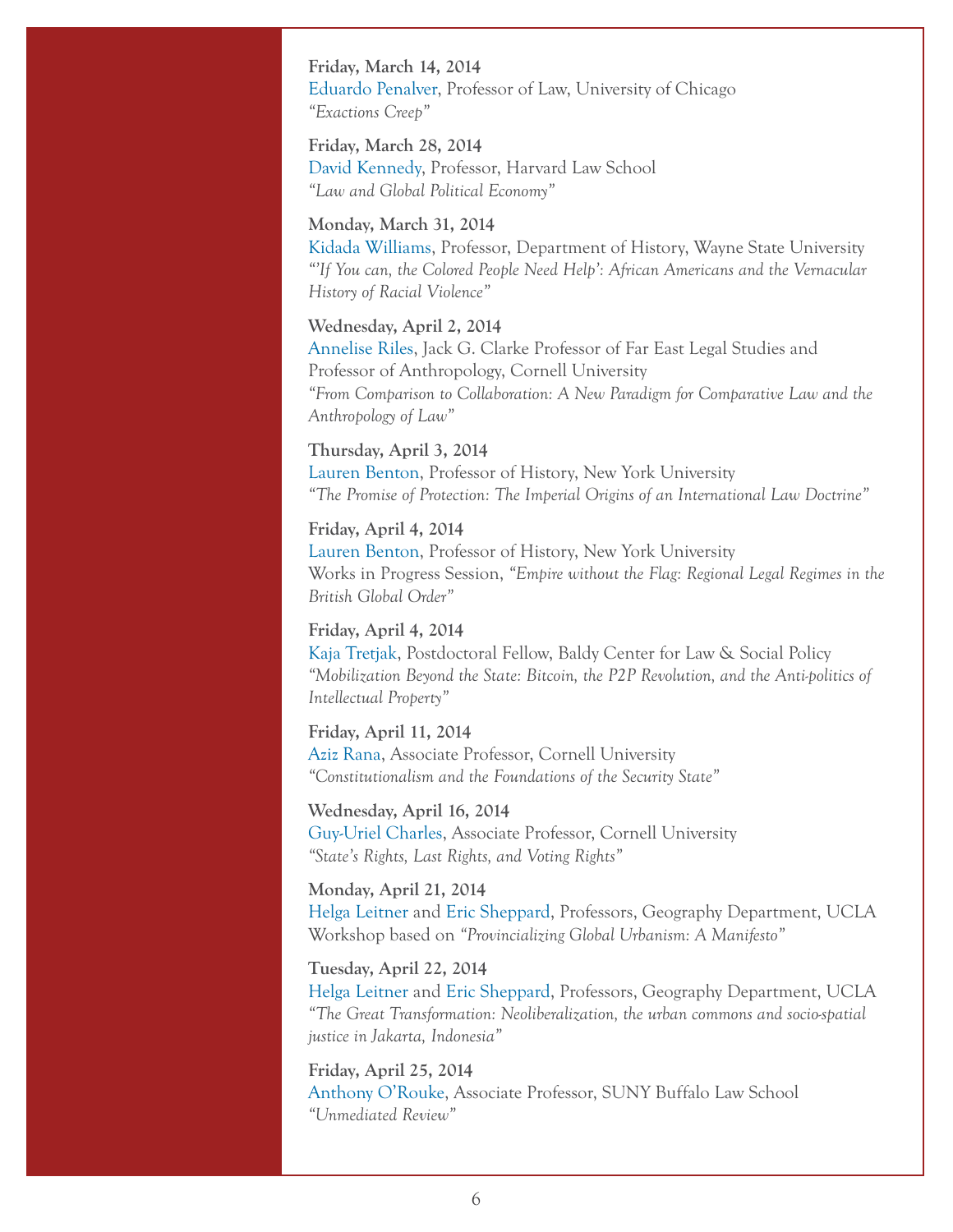# **Book Manuscript Workshop**

Friday, Sept 26, 2014

[Jennifer Gaynor,](http://www.history.buffalo.edu/people/gaynor.shtml) [UB Department of History](http://www.history.buffalo.edu/) *"Interidal History, Submerged Genealogy, and the Legacy of Coastal Capture in Island Southeast Asia"* Commentators: [Barbara Watson \(University of Hawaii\),](http://www2.hawaii.edu/~bandaya/) [Eric Tagliacozzo](http://history.arts.cornell.edu/faculty-department-tagliacozzo.php)  [\(Cornell University\)](http://history.arts.cornell.edu/faculty-department-tagliacozzo.php), [Kerry Ward \(Rice University\)](http://history.rice.edu/Ward/)

# <span id="page-6-0"></span>**Baldy Affiliates News**

**Baldy Research Associate, Caroline L. Funk, and team receive National Science Foundation start-up grant**

Caroline L. Funk, who is both the Baldy Center Research Associate and an Research Assistant Professor in the UB Department of Anthropology, is leading a multidisciplinary team including representatives of six federal agencies and academic colleagues from across the United States. The team has received a start-up grant of \$242,733 from the National Science Foundation for a one-year project involving field research and laboratory analyses of the environs of Kiska Island, one of the largest of the volcanic Rat Islands in Alaska's western Aleutians. The project will research human impacts on resources and environmental/ecological histories by studying the prehistoric Aleut archaeological record and the environmental history of Kiska Island. [Read the full story here.](http://www.buffalo.edu/ubreporter/research/news.host.html/content/shared/university/news/ub-reporter-articles/stories/2014/March/funk_kiska_island.detail.html)

# <span id="page-6-1"></span>**Opportunities in Law & Society**

### Conferences

#### [Law and Society Association Annual Meeting](http://www.lawandsociety.org/minneapolis2014/Minneapolis2014.html) **Minneapolis, MN**

#### **"Law and Inequalities: Global and Local"**

The 2014 program theme returns to a question central to the Association's founding: the role of law and legal institutions in sustaining, creating, interrogating, and ameliorating inequalities. **May 29-Jun 1, 2014**

### **[XVIII ISA World Congress of Sociology](http://www.isa-sociology.org/congress2014/)**

#### **Pacifico Yokohama, Yokohama, Japan**

**"Facing an Unequal World: Challenges for Global Sociology"** An incredibly sensitive community of academics and professionals such as the International Sociological Association, aware of the social transformations taking place in the world, cannot and should not be absent from a debate on inequality.

**Jul 13-19, 2014**

#### **[The Ninth Conference on Empirical Legal Studies](http://www.lawschool.cornell.edu/SELS/conferences.cfm)**

**Boalt Hall Law School, University of California at Berkeley, Berkeley, California** Theme TBA **November 7-8, 2014**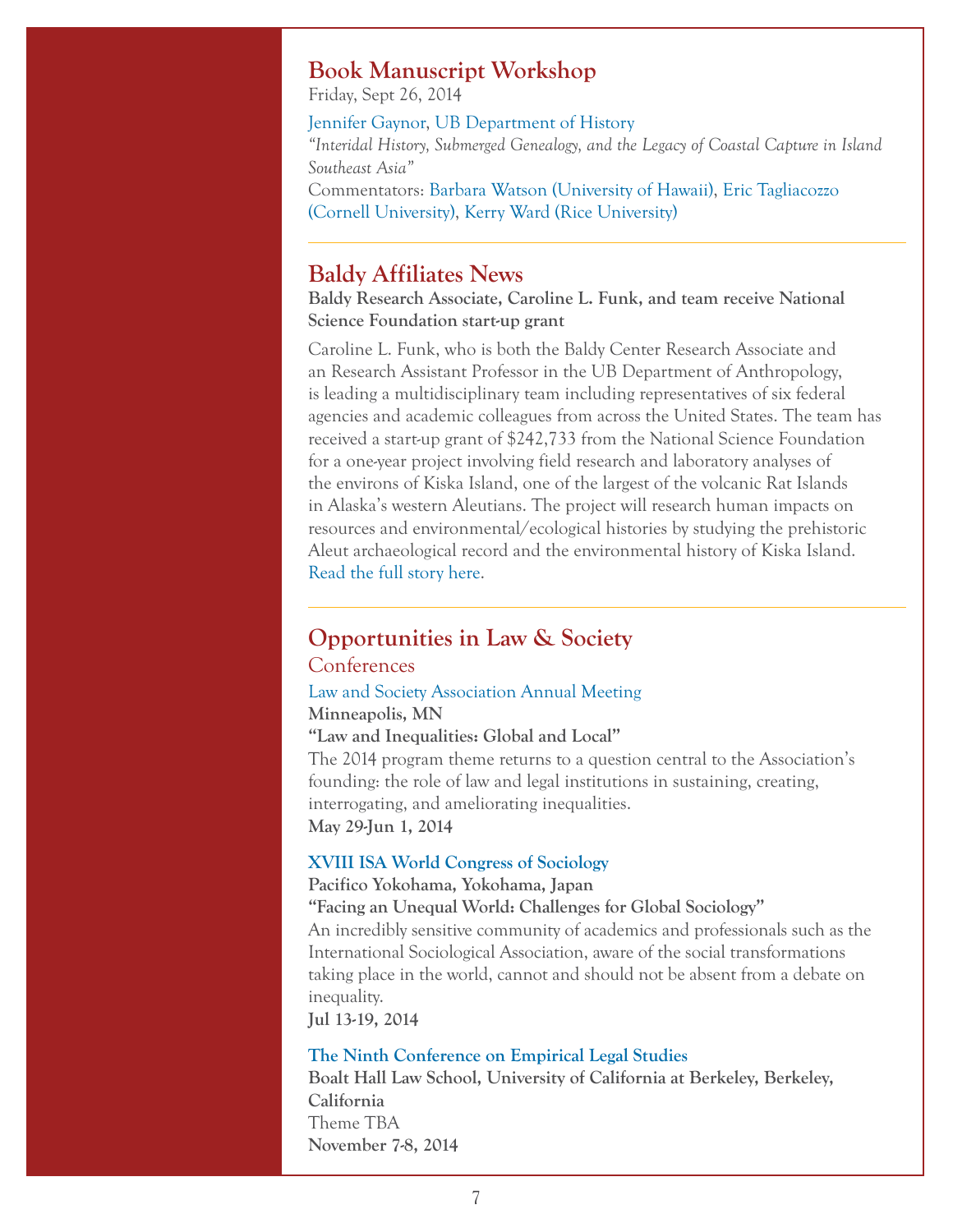#### **[Workshop on Right to Water: Mining and Dams as Case Studies](http://www.law.wisc.edu/gls/events.html)**

**Global Legal Studies, University of Wisconsin Law School** Sponsored by the Land and Water Cluster and the Environment Cluster of the Human Rights Program, Global Legal Studies Program **November 7-8, 2014**

### Funding opportunities

[Law & Society Postdoctoral Fellowship](http://law.wisc.edu/ils/lawandsocietyfellowship.html)

# **2015-2016 Academic Year**

**University of Wisconsin Law School**

The Institute for Legal Studies of the University of Wisconsin Law School will appoint a postdoctoral fellow for the 2015-16 academic year. Starting in Fall 2014, applications will be accepted from scholars in the early (pre-tenure) stage of their career or whose careers have been interrupted or delayed. **Deadline: Fall 2014, date TBA**

### [Research Fellowship in Comparative and Cross-national Justice System Studies](http://www.robinainstitute.org/wp-content/uploads/Crossnational-Research-Fellowship-Job-Post.pdf) **The Robina Institute of Criminal Law and Criminal Justice, University of Minnesota Law School**

Three research fellows with complementary backgrounds will be hired in 2014; one fellowship remains to be filled. This is a full-time, 12-month academic professional appointment.

**Deadline: July 31, 2014**

### [School of Social Science at the Institute for Advanced Study, Princeton, New Jersey](http://www.sss.ias.edu/applications) **2015-2016 Academic Year**

The school welcomes applications in economics, political science, law, psychology, sociology and anthropology. Applicants must have a Ph.D. at time of application, and must commit to the full academic year. The 2015-16 focus will be Borders and Boundaries. **Deadline: November 1, 2014**

#### [Law School Admission Council \(LSAC\)](http://www.lsac.org/lsacresources/grants/lsac-research)

Research Grant Program The research grant program funds research related to the process of selecting law students or legal education itself. **Deadline: August 15, 2014**

### Calls for Papers

**Centre for Socio-Legal Studies at the University of Oxford** conference **"Exploring the Comparative in Socio-Legal Studies": Call for abstracts** Deadline submission: **June 20, 2014** Conference date: **December 15-16, 2014**

**Western Society of Criminology new Journal of Criminology, Criminal Justice, Law & Society: Call for papers**

Email [CCJCLS@westerncriminology.org](mailto:CCJCLS%40westerncriminology.org?subject=) for more information or visit [Criminology, Criminal Justice, Law & Society](https://scholasticahq.com/criminology-criminal-justice-law-society).

Up-to-date calls, funding opportunities, and conference listings can be found through the [Law and Society Association](http://www.lawandsociety.org/announcements.html)  [Announcements page](http://www.lawandsociety.org/announcements.html)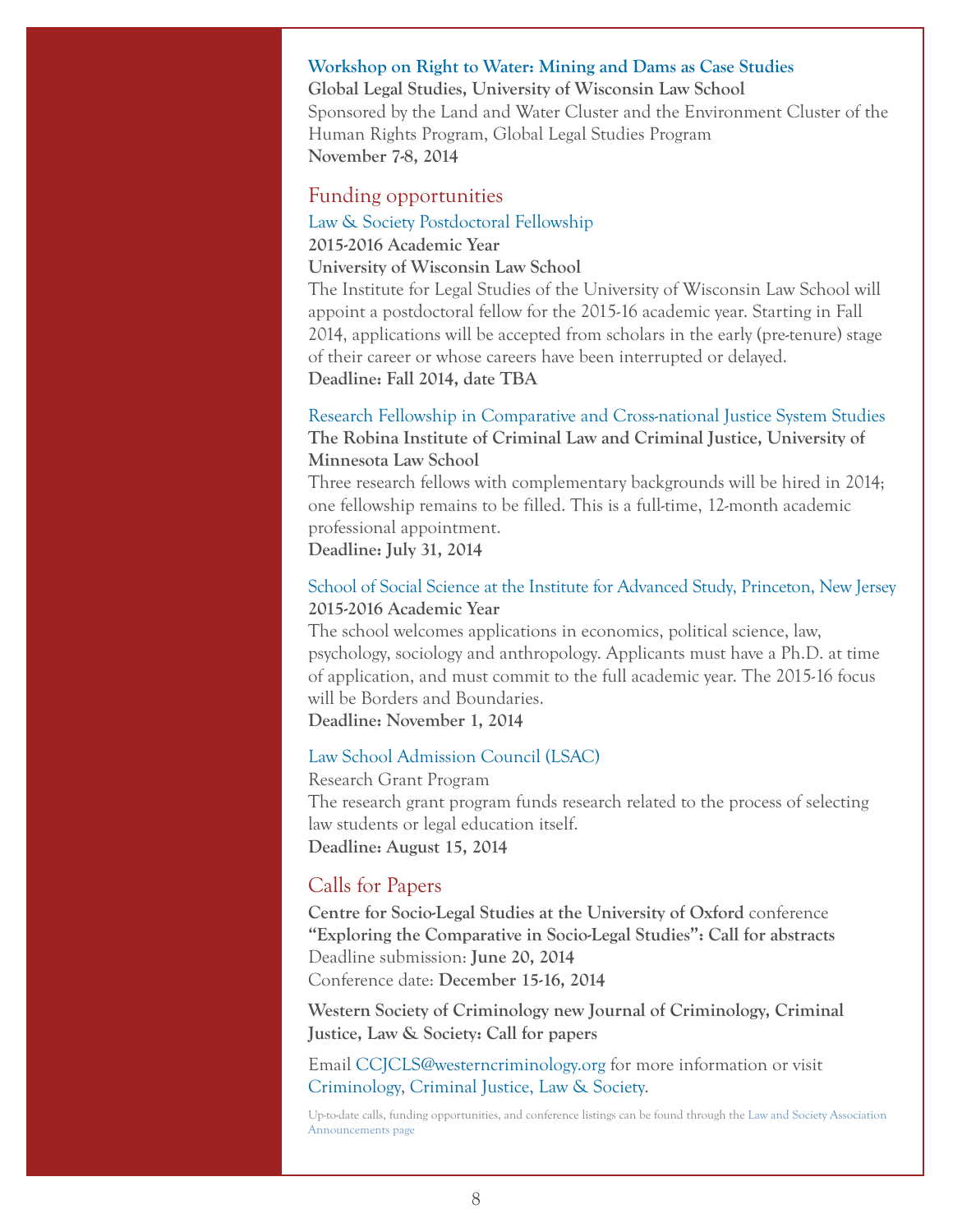# <span id="page-8-0"></span>**Baldy Advisory Council**



The Baldy Advisory Council sets policy and reviews the progress of the Baldy Center on a regular basis. Current members are:

#### **[Sharmistha Bagchi-Sen](http://www.acsu.buffalo.edu/~geosbs/)**

(Professor and Chair of Geography) Research on international business, high technology innovation, labor markets and the aging workforce.

#### **[Guyora Binder](http://www.law.buffalo.edu/faculty/facultyDirectory/BinderGuyora.html)**

(SUNY Distinguished Professor of Law) Research in the areas of jurisprudence, criminal law, constitutional law, and international law.

#### **[Stephanie Phillips](http://www.law.buffalo.edu/faculty/facultyDirectory/PhillipsStephanie.html)**

(Professor of Law) Founding member of the Workshop on Critical Race Theory. Research interests in law and religion, and interactions between race, gender, and sexuality.

#### **[Kenneth Shockley](http://philosophy.buffalo.edu/people/faculty/shockley/)**

(Associate Professor of Philosophy) Research on indirect consequentialism, problems of partiality and the normative requirements of group membership, environmental values and public policy.

#### **[Mateo Taussing-Rubbo](http://www.law.buffalo.edu/faculty/facultyDirectory/TaussigRubboMateo.html)**

(Professor of Law) Research on the reshaping of legal categories such as citizenship, sovereignty, and property through the deployment of powerful social and political categories such as sacrifice and gift.

#### **[Mary Nell Trautner](http://sociology.buffalo.edu/faculty_staff/faculty/trautner/)**

(Associate Professor of Sociology) Research in the areas of sociology of law; gender, sexuality, and the body; also labor and organizations.

### **[David A. Westbrook](http://www.law.buffalo.edu/faculty/facultyDirectory/WestbrookDavid.html)**

(Professor of Law) Research about the social and intellectual consequences of contemporary political economy. Teaches on business and international topics, including basic courses in corporations, contracts and international law.

# **The Baldy Center Staff**



**[Errol Meidinger](http://web2.law.buffalo.edu/faculty/meidinger/index.htm)** is the Director of the Baldy Center. He is the Margaret W. Wong Professor of Law, an Adjunct Professor of Sociology at SUNY Buffalo, and also an Honorary Professor at the University of Freiburg. His recent research has focused on efforts to use "supra-governmental" regulatory programs, such as environmental certification and fair labor standards programs, to

improve the social and environmental performance of business. He is currently working on two related research projects, one focusing on interactions among state and non-state transnational governance organizations and another on the growing use by governments of limitations on access to their markets to